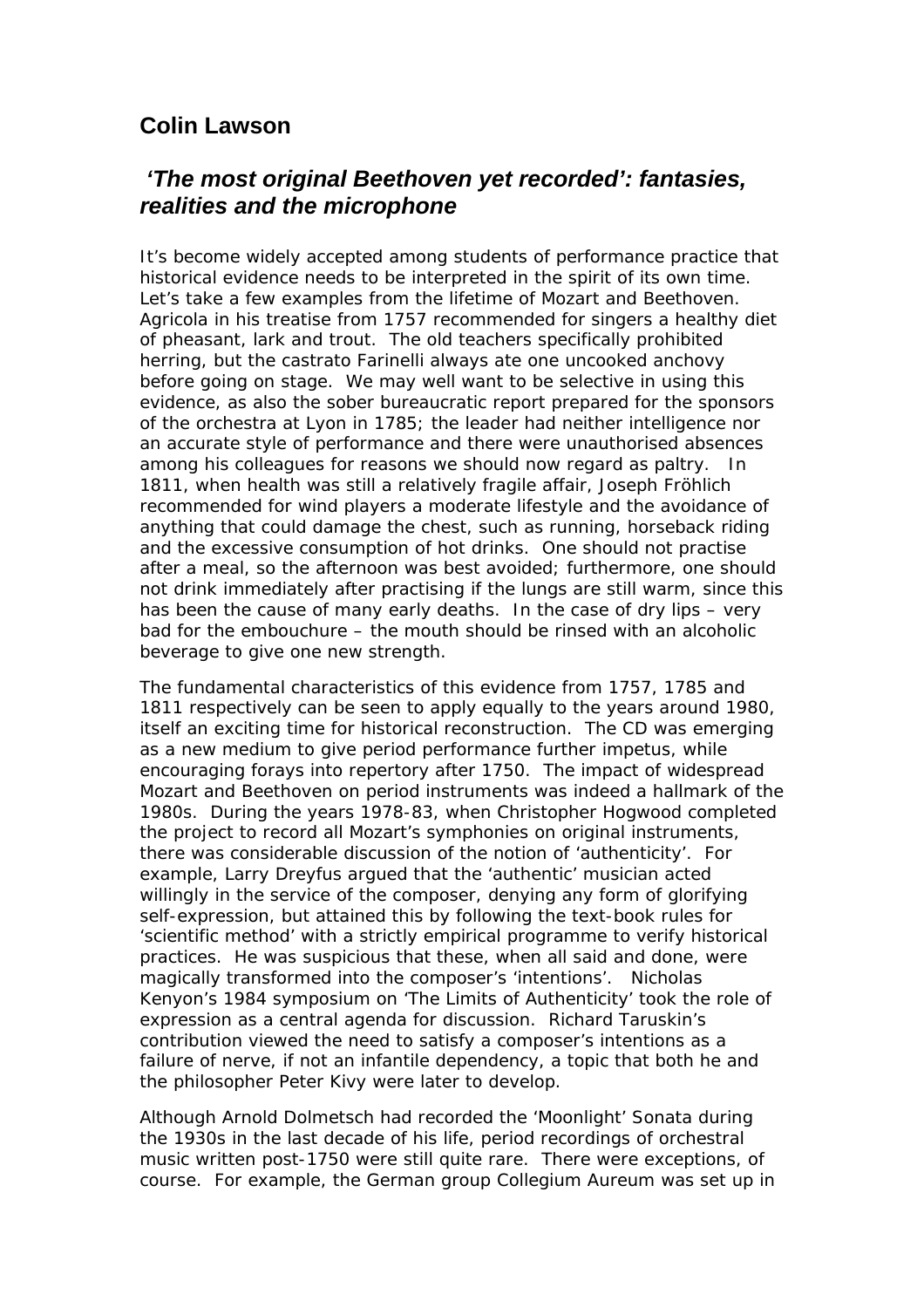1962 especially to record for Harmonia Mundi and within a decade had brought out a pioneering disc of Mozart wind concertos. But in relation to classical repertory, mainstream opinion continued to affirm Robbins Landon's opinion in 1955 that '…no-one will want to perform Haydn's music with natural trumpets and ancient woodwind instruments when our modern counterparts are superior in every way'. Of course, scholars of historical practice are just as entitled to change their opinions as performers and composers, which is precisely what Landon later did. Another much-cited definition of performance practice from 1969 occurs in the second edition of Willi Apel's *Harvard Dictionary of Music*: 'the study of how early music, from the Middle Ages to Bach, was performed… In the period after Bach the problems of performance practice largely disappear, owing to the more specific directions for clearly indicating their intentions'. But during the 1970s Hogwood and his Academy of Ancient Music had begun to test that proposition with pioneering discs of Arne and Stamitz for Decca's early music label L'Oiseau Lyre.

Hogwood's project to record the complete Mozart symphonies on period instruments was heralded in a stimulating article by Zaslaw for the RMA Proceedings of 1976-7. He dismissed the notion of an unbroken tradition of performance practice as a myth, surveying instruments and playing techniques, interpretative problems, orchestral placement, concert rooms, standards and personnel. He noted that 'for every performance of beauty and insight, two are heard which set back the cause of historically authentic performance'. The celebrated Mannheim orchestra was to be an inspiration as remembered in Burney's characterisation as '…an army of generals, equally fit to plan a battle as to fight it'. And Schubart had written of it in 1784, 'Its *forte* is like thunder, its crescendo like a great waterfall, its diminuendo the splashing of a crystalline river disappearing into the distance, its *piano* a breath of spring'. Zaslaw made no attempt to disguise his opinion that the Academy of Ancient Music was clearly superior to Collegium Aureum in terms of eighteenth-century performance techniques. He conceded that the pedigree of the Germans' instruments was impressive, but the results (he said) were hardly different from powerful, suave modern recordings. He identifies possible causes as the use of modern instrumental techniques, an over-resonant acoustic or a recording engineer with a 'symphonic' sound in mind.

After Zaslaw's promise of historical riches, it was something of a shock in 1984 to read Eric van Tassel's review of the complete Hogwood Mozart set. He praised orchestral tone colours, intonation and the vivid recording, before continuing: '…the... minimalist approach, which even in the last symphonies consists simply in getting all the details right, need not prevent our penetrating the surface of the music if we are willing to make some imaginative effort…. A performance not merely 'underinterpreted' but uninterpreted offers potentially an experience of unequalled authenticity, using the word in a sense as much existential as musicological. If the notes are all you hear… you have to become a participant: you are invited to complete a realization of the music begins in the playing'. Was this fair?

## *[example 2]*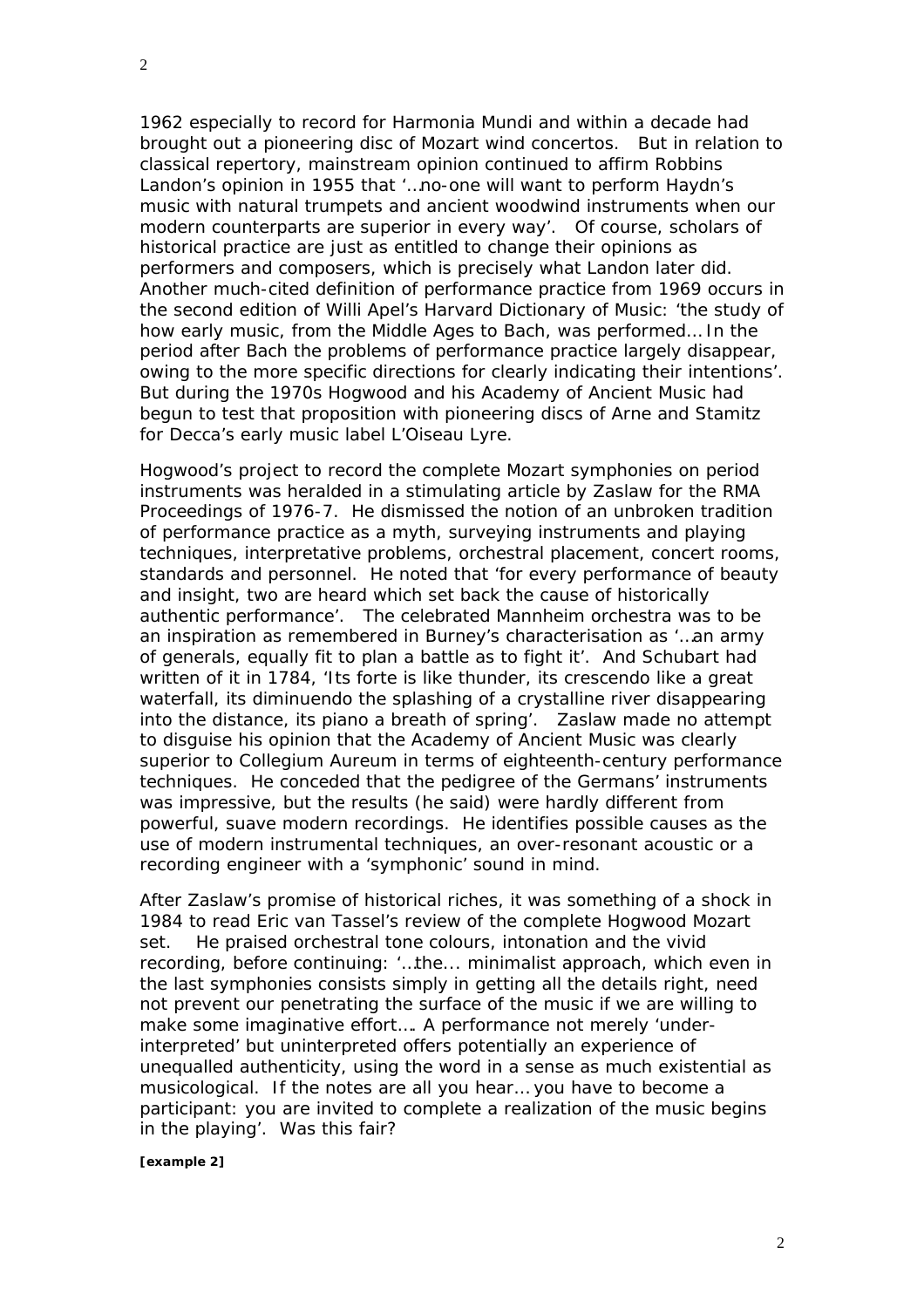What happened next? Malcolm Bilson entered the fray by remarking that *any* decision on tempo or dynamics constitutes interpretation. Addressing the question of lack of rehearsal in the eighteenth-century, Bilson drew an analogy attention to top jazz musicians, who often play sophisticated idioms at their first meeting. As another example, Viennese musicians have a common understanding of waltz idioms. Zaslaw returned to the question of interpretation in his 1989 book on the Mozart symphonies, treading a middle course. There could never be no interpretation, but recreated Mozart must speak for itself more than it would under a post-romantic conductor; the results are bound to be more neutral and less personal, more objective and less subjective. This is perilously close to the situation in 1950s Cambridge, where 'early musicians' were thanked for the 'voluntary restraint in the display of their artistic capabilities' when recreating an atmosphere of appropriate equanimity and tranquillity - admittedly in a much earlier repertory than Mozart. And after all, in a broader context the French organist Marcel Dupré had argued a generation earlier that a performer's own personality must be absolutely subdued in favour of the composer. This viewpoint was of course famously articulated by Stravinsky and caused an irate Schoenberg to exclaim in 1948; 'why do you play the piano when you could show the same skill on a typewriter?'

As Hogwood's Mozart project was inspiring more orchestral players to enter the historical arena, Howard Mayer Brown noted in *The New Grove* that it would be revealing to hear Beethoven symphonies on period instruments, '…but the practical difficulties of assembling and equipping such an orchestra would be almost insuperable'. By the end of the 1980s there would be three complete cycles. Meanwhile in 1982 The Hanover Band ventured an LP of the First Symphony and First Piano Concerto for Nimbus. The Band claimed to present Beethoven's orchestral music 'in a form he would recognise', with original sound, lower pitch, late- $18<sup>th</sup>$ century feeling for tempo, an intimate, chamber music approach, the open-textured articulation of that time and the dramatic address to rhythmic accent. Only now was it possible to assemble specialist performers with the technical facility and stylistic knowledge enabled them to play the instruments on their own terms. The sleeve-notes were confident, the reviews broadly welcoming. *Early Music News* supplied the line 'The most original Beethoven yet recorded', while in *Early Music* Eric van Tassel wrote of the promise of much new light and some indication of what will be possible in the future.

Mary Verney's 1798 Broadwood piano excited a great deal of critical attention. It was claimed in the liner notes that, despite being English rather than Viennese, it had the kind of weight and sustaining power that Beethoven was seeking and sounded much as it would have in Beethoven's lifetime. However, Eric van Tassel retorted that the piano would have sounded like this in Beethoven's time '…only if it had been built in 1612 and restored in the 1790s, for it bears all the hallmarks of old, dead timber and leather'.

*[example 1]*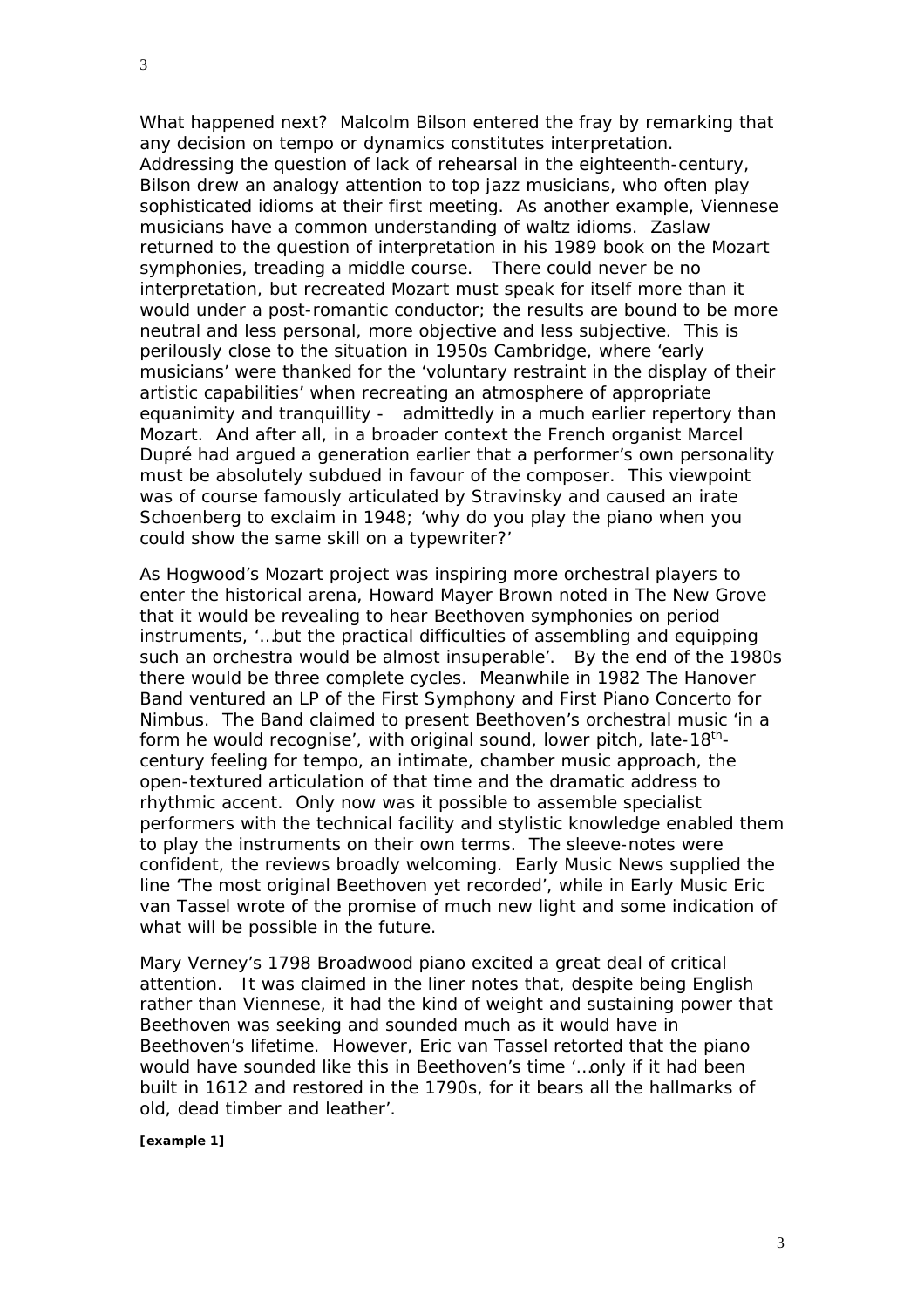Early pianos have remained controversial and it's true that Beethoven spent his life striving for better instruments. More broadly, the orchestral conditions in Beethoven's Vienna were subject to scrutiny by Clive Brown in 1988, in which he painted a picture of variable standards in an environment that was socially, politically and musically challenging. The Hanover Band, Hogwood and Norrington could all argue that their 1980s Beethoven cycles made a selection of optimal conditions. Yet in 1991 Brown declared that the pedigree of many of the instruments was of doubtful authenticity. The commercially-motivated rush to push periodinstrument performance ever more rapidly into the  $19<sup>th</sup>$  century did not offer much hope for the consolidation of historical playing styles. Despite some revelations, he felt that there was 'infinitely more to historically sensitive performance than merely employing the right equipment, and the public is in danger of being offered attractively packaged but unripe fruit'. Brown noted an uneasy synthesis between modern baroque style applied to Beethoven alongside modern styles applied to old instruments.

This was undoubtedly true of that pilot disc by The Hanover Band that led to the Nimbus label commissioning a complete Beethoven cycle. Nimbus itself was a major player in the project, proudly declaring its policy of encouraging artists who were willing and able to approach recording in the same spirit as live performances … without recourse to the edit'. To Nimbus, detailed editing was 'destructive, indefensible and fraudulent' …. Nimbus will use the edit to save a performance, not to create one'. Like many Nimbus artists, the Hanover Band queried the editing policy, to be told roundly in 1983 that there were places where the Band never did get it right and that modest corrections already made it sound 'of a total quality which is actually beyond the competence of the Band to reproduce in a live concert…. Editing only improves the notes, the more important quality of communication is absolute and cannot be improved by cutting it up'.

At the eventual parting of the ways a decade later, the conductor Roy Goodman took the opportunity to bemoan his own lack of artistic control over what was presented on Nimbus discs, including the sound. And this element was controversial, given the use of a single 'soundfield' microphone. Nimbus believed that it could achieve a natural balance from its so-called 'Ambisonic sound system', which – with careful positioning – could arguably take greater account of room acoustics. But overall, didn't the ample acoustic run counter to the detailed phrasing the Band was attempting to produce?

Personal experiences in the studio have been less documented than the philosophical debate surrounding period performance. I arrived on the period scene in the early 1980s with clarinets that in some respects reflected the twentieth century almost as much as the eighteenth. I was always eager to assimilate historical evidence into articulation and phrasing, but also to prioritise sound quality, even if the means were not always strictly historical. I argued to myself that CPE Bach's remarks about moving an audience were especially important. And after all, Anton Stadler's clarinet was described as having so soft and lovely a sound that no-one with a heart could resist it. Yet no record producer and only one conductor ever took any interest in my clarinets, so long as most of the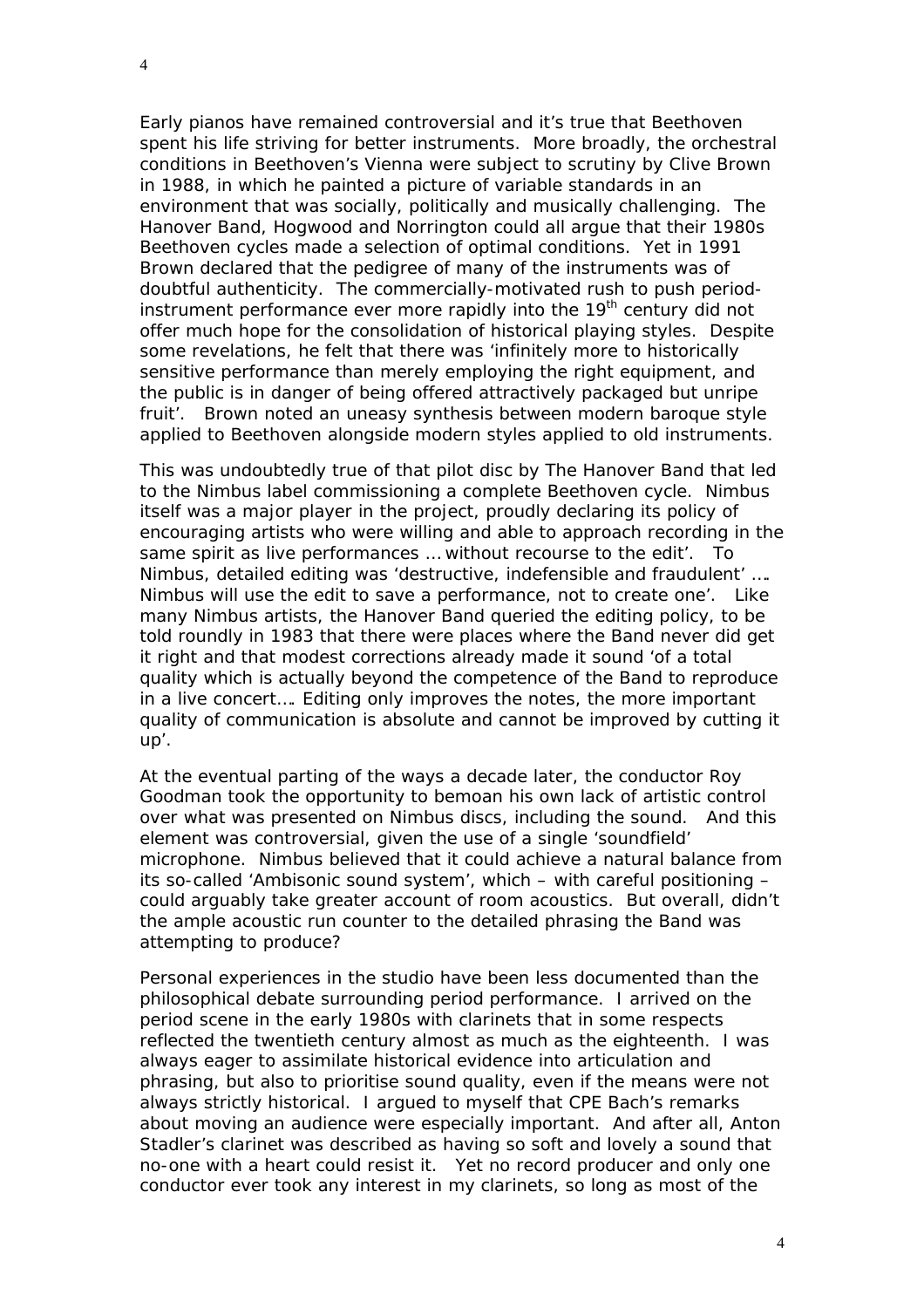5

right notes were emerging in roughly the right order. Yes, most of my mouthpieces are of ebonite – a material shown at the Great Exhibition, well after Mozart's death – yet this is stable material even on long aeroplane journeys, and everyone wants instruments that work well. I joined The Hanover Band Beethoven cycle in time for the Pastoral in 1987, from which some of the old pioneering spirit was already evaporating in favour of technical stability; but those clarinet solos felt challenging, and the Nimbus philosophy seemed an inhibition rather than replicating the concert-hall. After a series of sessions energetically conducted with a baton by Roy Goodman, I was surprised to find in the booklet notes that the Band was directed either from the violin or from the keyboard, 'as is in keeping with the period and according to the repertoire'. But the disc reached no. 13 on the US Classical Billboard charts.

Recording the Mozart Concerto for Nimbus some two years later, I was relieved to find no exaggerated claims as to authenticity in the booklet, especially since the piece was again conducted by Roy. But, asking the producer about an untidy solo entry in the slow movement, I was frustrated afterwards to be met with sympathy for my inadequacies rather than any kind of solution. And although that disc sounds quite effective, a Nimbus session in which I took part with a modern orchestra – of Peter and the Wolf – made me deeply suspicious of the so-called natural balance, since the animals all seemed banished to the edge of the paddock.

My experiences with DG Archiv and EMI revealed a similar lack of producers' involvement with explicitly historical issues. Trevor Pinnock seemed to prioritise sound and intonation, whereas Roger Norrington used sound as a means to the language of gesture, shape and form. These conductors' musical personalities were well served and supported by producers and engineers of fine artistic judgement. But overall, no-one ever queried even the basic national playing styles that might make, say, Beethoven, Cherubini and Rossini distinctive. While leading the London Classical Players, Norrington wrote in one of his booklet notes that the earliest gramophone recordings are of limited help in seeking a historical viewpoint. It was somehow reassuring that a mere dozen years later he could write in relation to his latest crusade against pervading orchestral vibrato that most of today's musicians 'have no notion of what can be so simply revealed in a good gramophone collection'.

As long ago as 1789 Mozart's contemporary Türk remarked that some musical effects cannot be described; they must be *heard*. I witnessed one of the most impressive attempts to bridge this kind of historical chasm in taking part in recordings of Mozart piano concertos with a stylish Hogwood and brilliant fortepianist Robert Levin. His improvisations throughout each take in the sessions were an integral part of the project. He later wrote that the producer, Chris Sayers, was left to select from a variety of interpretations and improvisations, pending developments in technology that would enable every version to be programmable. As Levin has said, there is something about recording that is antithetical to the freedom of improvisation.

## *[example 3]*